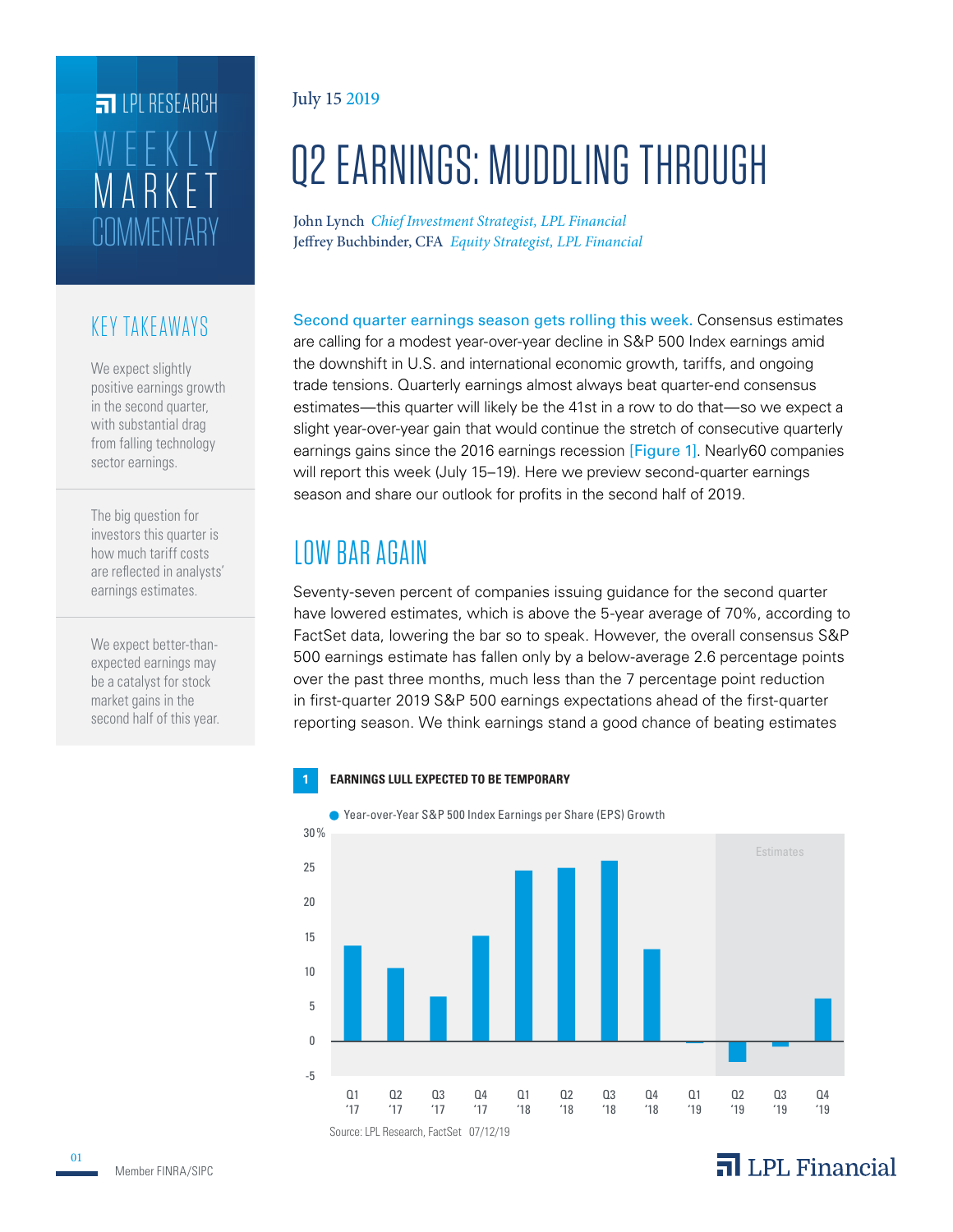by the typical 3–4% when factoring in the lower bar, a generally steady U.S. economy, the results already in for May 31 for quarter-end companies, and the latest trade developments (more on that below).

#### THE BIG QUESTION

The big question for investors this quarter is how much tariff costs are reflected in analysts' earnings estimates. China tariffs remained in place after President Trump's meeting with China President Xi at the G20 Summit in Japan last month. We suspect those tariffs are mostly reflected in second-quarter estimates (and probably third quarter as well). Estimates were reduced significantly earlier in the year, and companies have already taken steps to mitigate impacts by altering supply chains. Tariffs have also received a lot of attention on earnings conference calls this year, giving analysts a fair amount of information to react to.

We will be closely watching management commentary on trade and estimate revisions for clues on these impacts during reporting season.

### GREENBACK IMPACT

A stronger U.S. dollar may weigh on second-quarter earnings, as it did in the first quarter. The average price of the U.S. Dollar Index in the second quarter of 2019 was 5% above year-ago levels. As a result, currency may cut 1–2 percentage points off S&P 500 earnings for the second quarter (roughly 40% of S&P 500 companies' profits come from outside the United States). The dollar's weight on profits has already been a primary theme, as half of the 24 companies that have reported second-quarter results thus far have cited currency headwinds. The drag will likely continue through the current quarter, although we expect the Federal Reserve's policy U-turn to limit further dollar strength and eventually weaken the earnings headwind.

#### SECTOR DRAGS

Technology company earnings will be especially impactful this season due to low expectations and the sector's large weight in the S&P 500 Index [Figure 2]. The sector is expected to report

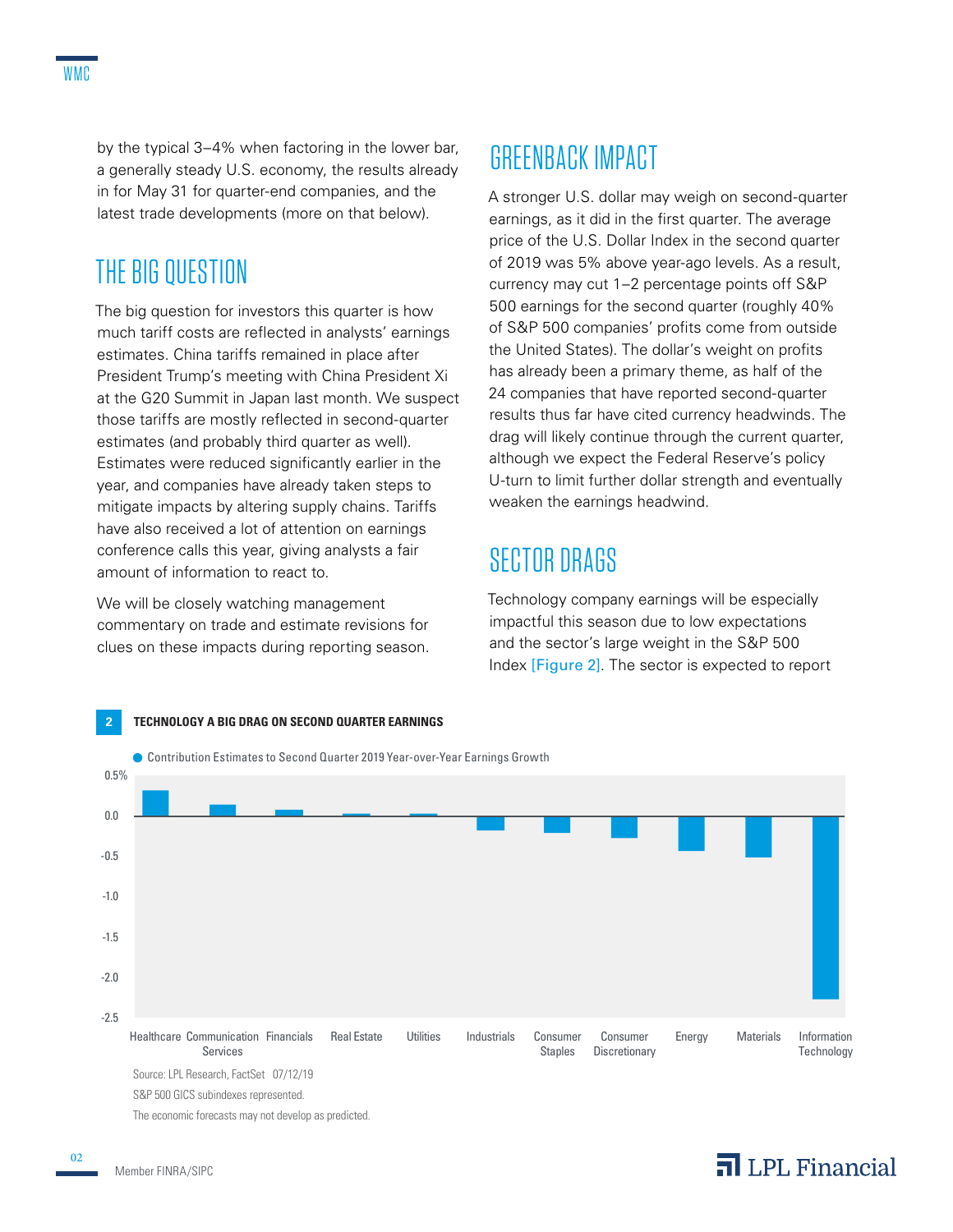a double-digit earnings decline, and if realized, technology earnings could be a significant drag on overall index profits. In fact, more than two-thirds of the second quarter's estimated 3% earnings decline is from technology, based on current FactSet estimates. The sector's biggest constituent, Apple, is expected to drag the overall S&P 500 earnings down one-half of a percentage point by itself, based on its estimated 16% drop in earnings.

Oil price fluctuations are likely to cut into energy companies' profits. The average oil price during the second quarter was just a hair below \$60 per barrel, 11% below the average price in the yearago quarter. That decline is similar to what WTI Crude experienced in the first quarter of 2019 when energy earnings fell 26%. This quarter likely won't see that much of a drop, but energy sector earnings are unlikely to grow, and neither are earnings for the materials sector. Based on consensus estimates, the two natural resource sectors, which are both China sensitive, are expected to clip nearly one full percentage point from the overall S&P 500 earnings growth rate for the quarter.

### OUTLOOK FOR 2019 PROFITS

In early June we slightly reduced our 2019 S&P 500 earnings per share (EPS) forecast from \$172.50 to \$170 due to heightened trade tensions with China.\* If achieved, that \$170 EPS number would represent roughly 5–6% EPS growth. Our forecast is above Wall Street's consensus of \$167 (source: FactSet), which we suspect is too low considering the mostly positive fundamental environment.

Trade is a huge wildcard—hitting our EPS number likely requires some resolution to the U.S.-China trade dispute—but we think better-than-expected earnings may be a positive stock market catalyst over the second half of 2019. Though President Trump's meeting with President Xi at the G20 Summit in Japan prevented additional tariffs from being implemented, substantial tariffs remain in place.

### CONCLUSION

Earnings are in a bit of a lull. Slower growth amid trade uncertainty and tariffs will likely wipe out most of the earnings growth we might have had, and second-quarter earnings will probably be only marginally positive when all results are in.

Nonetheless, we think fundamentals of the economy, including fiscal stimulus put in place over the past two years, support improving earnings growth later this year. We think the current macroeconomic environment has midsingle-digit earnings growth power. But for now, tariffs on Chinese goods are hurting U.S. company profit margins. Meanwhile, trade uncertainty has weighed on business confidence and hampered capital investment, which limits revenue growth opportunities for corporate America.

Until we get more clarity on trade, earnings are unlikely to grow much. We think we will get some of that clarity over the next few months, which supports our belief that consensus estimates for S&P 500 EPS may be too low. ■

\*Please see the *Midyear Outlook 2019: FUNDAMENTAL: How to Focus on What Really Matters in the Markets* for additional description and disclosure.



03